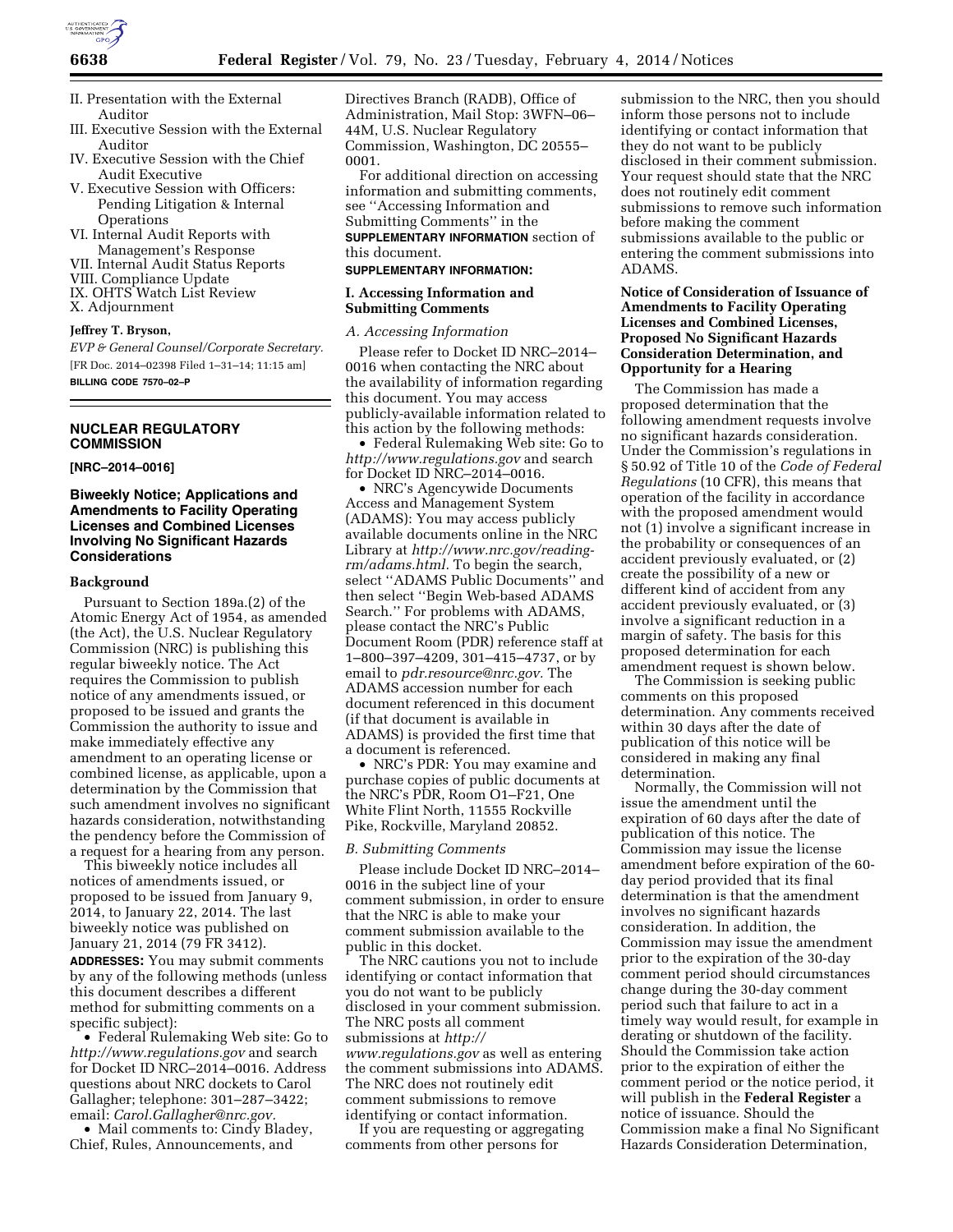any hearing will take place after issuance. The Commission expects that the need to take this action will occur very infrequently.

Within 60 days after the date of publication of this notice, any person(s) whose interest may be affected by this action may file a request for a hearing and a petition to intervene with respect to issuance of the amendment to the subject facility operating license or combined license. Requests for a hearing and a petition for leave to intervene shall be filed in accordance with the Commission's ''Agency Rules of Practice and Procedure'' in 10 CFR Part 2. Interested person(s) should consult a current copy of 10 CFR 2.309, which is available at the NRC's PDR, located at One White Flint North, Room O1–F21, 11555 Rockville Pike (first floor), Rockville, Maryland 20852. The NRC regulations are accessible electronically from the NRC Library on the NRC's Web site at *[http://](http://www.nrc.gov/reading-rm/doc-collections/cfr/) [www.nrc.gov/reading-rm/doc](http://www.nrc.gov/reading-rm/doc-collections/cfr/)[collections/cfr/.](http://www.nrc.gov/reading-rm/doc-collections/cfr/)* If a request for a hearing or petition for leave to intervene is filed by the above date, the Commission or a presiding officer designated by the Commission or by the Chief Administrative Judge of the Atomic Safety and Licensing Board Panel, will rule on the request and/or petition; and the Secretary or the Chief Administrative Judge of the Atomic Safety and Licensing Board will issue a notice of a hearing or an appropriate order.

As required by 10 CFR 2.309, a petition for leave to intervene shall set forth with particularity the interest of the petitioner in the proceeding, and how that interest may be affected by the results of the proceeding. The petition should specifically explain the reasons why intervention should be permitted with particular reference to the following general requirements: (1) The name, address, and telephone number of the requestor or petitioner; (2) the nature of the requestor's/petitioner's right under the Act to be made a party to the proceeding; (3) the nature and extent of the requestor's/petitioner's property, financial, or other interest in the proceeding; and (4) the possible effect of any decision or order which may be entered in the proceeding on the requestor's/petitioner's interest. The petition must also identify the specific contentions which the requestor/ petitioner seeks to have litigated at the proceeding.

Each contention must consist of a specific statement of the issue of law or fact to be raised or controverted. In addition, the requestor/petitioner shall provide a brief explanation of the bases

for the contention and a concise statement of the alleged facts or expert opinion which support the contention and on which the requestor/petitioner intends to rely in proving the contention at the hearing. The requestor/petitioner must also provide references to those specific sources and documents of which the petitioner is aware and on which the requestor/petitioner intends to rely to establish those facts or expert opinion. The petition must include sufficient information to show that a genuine dispute exists with the applicant on a material issue of law or fact. Contentions shall be limited to matters within the scope of the amendment under consideration. The contention must be one which, if proven, would entitle the requestor/ petitioner to relief. A requestor/ petitioner who fails to satisfy these requirements with respect to at least one contention will not be permitted to participate as a party.

Those permitted to intervene become parties to the proceeding, subject to any limitations in the order granting leave to intervene, and have the opportunity to participate fully in the conduct of the hearing.

If a hearing is requested, the Commission will make a final determination on the issue of no significant hazards consideration. The final determination will serve to decide when the hearing is held. If the final determination is that the amendment request involves no significant hazards consideration, the Commission may issue the amendment and make it immediately effective, notwithstanding the request for a hearing. Any hearing held would take place after issuance of the amendment. If the final determination is that the amendment request involves a significant hazards consideration, then any hearing held would take place before the issuance of any amendment.

All documents filed in NRC adjudicatory proceedings, including a request for hearing, a petition for leave to intervene, any motion or other document filed in the proceeding prior to the submission of a request for hearing or petition to intervene, and documents filed by interested governmental entities participating under 10 CFR 2.315(c), must be filed in accordance with the NRC's E-Filing rule (72 FR 49139; August 28, 2007). The E-Filing process requires participants to submit and serve all adjudicatory documents over the internet, or in some cases to mail copies on electronic storage media. Participants may not submit paper copies of their filings unless they seek an exemption in

accordance with the procedures described below.

To comply with the procedural requirements of E-Filing, at least 10 days prior to the filing deadline, the participant should contact the Office of the Secretary by email at *[hearing.docket@nrc.gov,](mailto:hearing.docket@nrc.gov)* or by telephone at 301–415–1677, to request (1) a digital identification (ID) certificate, which allows the participant (or its counsel or representative) to digitally sign documents and access the E-Submittal server for any proceeding in which it is participating; and (2) advise the Secretary that the participant will be submitting a request or petition for hearing (even in instances in which the participant, or its counsel or representative, already holds an NRCissued digital ID certificate). Based upon this information, the Secretary will establish an electronic docket for the hearing in this proceeding if the Secretary has not already established an electronic docket.

Information about applying for a digital ID certificate is available on the NRC's public Web site at *[http://](http://www.nrc.gov/site-help/e-submittals/apply-certificates.html) [www.nrc.gov/site-help/e-submittals/](http://www.nrc.gov/site-help/e-submittals/apply-certificates.html) [apply-certificates.html.](http://www.nrc.gov/site-help/e-submittals/apply-certificates.html)* System requirements for accessing the E-Submittal server are detailed in the NRC's ''Guidance for Electronic Submission,'' which is available on the agency's public Web site at *[http://](http://www.nrc.gov/site-help/e-submittals.html) [www.nrc.gov/site-help/e](http://www.nrc.gov/site-help/e-submittals.html)[submittals.html.](http://www.nrc.gov/site-help/e-submittals.html)* Participants may attempt to use other software not listed on the Web site, but should note that the NRC's E-Filing system does not support unlisted software, and the NRC Meta System Help Desk will not be able to offer assistance in using unlisted software.

If a participant is electronically submitting a document to the NRC in accordance with the E-Filing rule, the participant must file the document using the NRC's online, Web-based submission form. In order to serve documents through the Electronic Information Exchange System, users will be required to install a Web browser plug-in from the NRC's public Web site. Further information on the Web-based submission form, including the installation of the Web browser plug-in, is available on the NRC's public Web site at *[http://www.nrc.gov/site](http://www.nrc.gov/site-help/e-submittals.html)[help/e-submittals.html.](http://www.nrc.gov/site-help/e-submittals.html)* 

Once a participant has obtained a digital ID certificate and a docket has been created, the participant can then submit a request for hearing or petition for leave to intervene. Submissions should be in Portable Document Format (PDF) in accordance with the NRC's guidance available on the NRC's public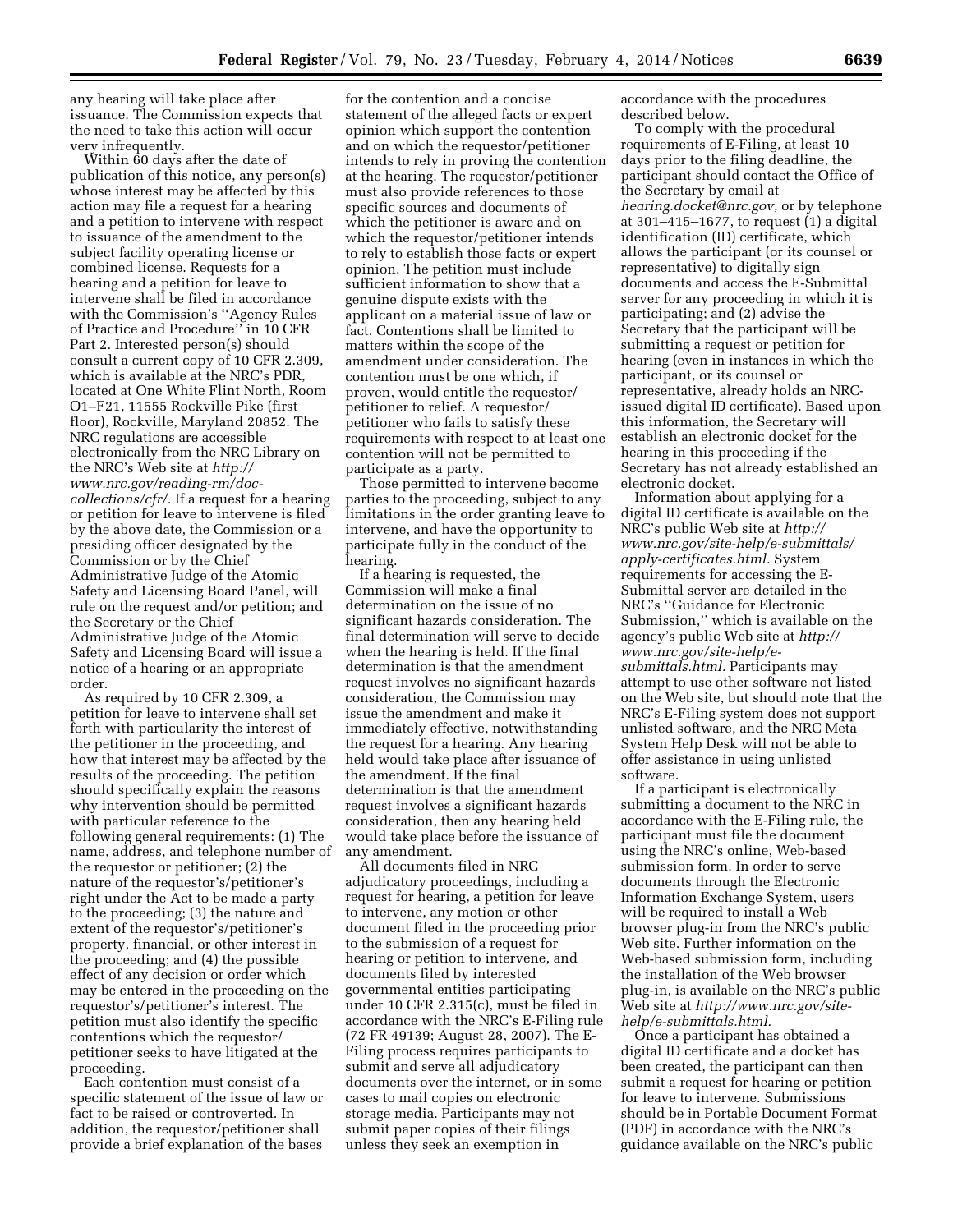Web site at *[http://www.nrc.gov/site](http://www.nrc.gov/site-help/e-submittals.html)[help/e-submittals.html.](http://www.nrc.gov/site-help/e-submittals.html)* A filing is considered complete at the time the documents are submitted through the NRC's E-Filing system. To be timely, an electronic filing must be submitted to the E-Filing system no later than 11:59 p.m. Eastern Time on the due date. Upon receipt of a transmission, the E-Filing system time-stamps the document and sends the submitter an email notice confirming receipt of the document. The E-Filing system also distributes an email notice that provides access to the document to the NRC's Office of the General Counsel and any others who have advised the Office of the Secretary that they wish to participate in the proceeding, so that the filer need not serve the documents on those participants separately. Therefore, applicants and other participants (or their counsel or representative) must apply for and receive a digital ID certificate before a hearing request/ petition to intervene is filed so that they can obtain access to the document via the E-Filing system.

A person filing electronically using the agency's adjudicatory E-Filing system may seek assistance by contacting the NRC Meta System Help Desk through the ''Contact Us'' link located on the NRC's public Web site at *[http://www.nrc.gov/site-help/e](http://www.nrc.gov/site-help/e-submittals.html)[submittals.html,](http://www.nrc.gov/site-help/e-submittals.html)* by email to *[MSHD.Resource@nrc.gov,](mailto:MSHD.Resource@nrc.gov)* or by a tollfree call at 1–866 672–7640. The NRC Meta System Help Desk is available between 8 a.m. and 8 p.m., Eastern Time, Monday through Friday, excluding government holidays.

Participants who believe that they have a good cause for not submitting documents electronically must file an exemption request, in accordance with 10 CFR 2.302(g), with their initial paper filing requesting authorization to continue to submit documents in paper format. Such filings must be submitted by: (1) First class mail addressed to the Office of the Secretary of the Commission, U.S. Nuclear Regulatory Commission, Washington, DC 20555– 0001, Attention: Rulemaking and Adjudications Staff; or (2) courier, express mail, or expedited delivery service to the Office of the Secretary, Sixteenth Floor, One White Flint North, 11555 Rockville Pike, Rockville, Maryland 20852, Attention: Rulemaking and Adjudications Staff. Participants filing a document in this manner are responsible for serving the document on all other participants. Filing is considered complete by first-class mail as of the time of deposit in the mail, or by courier, express mail, or expedited delivery service upon depositing the

document with the provider of the service. A presiding officer, having granted an exemption request from using E-Filing, may require a participant or party to use E-Filing if the presiding officer subsequently determines that the reason for granting the exemption from use of E-Filing no longer exists.

Documents submitted in adjudicatory proceedings will appear in the NRC's electronic hearing docket which is available to the public at *[http://](http://ehd1.nrc.gov/ehd/) [ehd1.nrc.gov/ehd/,](http://ehd1.nrc.gov/ehd/)* unless excluded pursuant to an order of the Commission, or the presiding officer. Participants are requested not to include personal privacy information, such as social security numbers, home addresses, or home phone numbers in their filings, unless an NRC regulation or other law requires submission of such information. However, a request to intervene will require including information on local residence in order to demonstrate a proximity assertion of interest in the proceeding. With respect to copyrighted works, except for limited excerpts that serve the purpose of the adjudicatory filings and would constitute a Fair Use application, participants are requested not to include copyrighted materials in their submission.

Petitions for leave to intervene must be filed no later than 60 days from the date of publication of this notice. Requests for hearing, petitions for leave to intervene, and motions for leave to file new or amended contentions that are filed after the 60-day deadline will not be entertained absent a determination by the presiding officer that the filing demonstrates good cause by satisfying the three factors in 10 CFR  $2.309(c)(1)(i)–(iii).$ 

For further details with respect to this license amendment application, see the application for amendment which is available for public inspection at the NRC's PDR, located at One White Flint North, Room O1–F21, 11555 Rockville Pike (first floor), Rockville, Maryland 20852. Publicly available documents created or received at the NRC are accessible electronically through ADAMS in the NRC Library at *[http://](http://www.nrc.gov/reading-rm/adams.html) [www.nrc.gov/reading-rm/adams.html.](http://www.nrc.gov/reading-rm/adams.html)*  Persons who do not have access to ADAMS or who encounter problems in accessing the documents located in ADAMS, should contact the NRC's PDR Reference staff at 1–800–397–4209, 301– 415–4737, or by email to *[pdr.resource@](mailto:pdr.resource@nrc.gov) [nrc.gov.](mailto:pdr.resource@nrc.gov)* 

*Arizona Public Service Company, et al., Docket Nos. 50–528, 50–529, and 50– 530, Palo Verde Nuclear Generating Station, Units 1, 2, and 3, Maricopa County, Arizona.* 

*Date of amendment request:*  September 27, 2013.

*Description of amendment request:*  The amendment would revise Technical Specification (TS) 3.3.3, ''Control Element Assembly Calculators (CEACS),'' to reinstate an inadvertently omitted 4-hour completion time to Required Action B.2.2. Additionally, the amendment would revise a test frequency note within a Surveillance Requirement (SR) under TS 3.3.6, ''Engineered Safety Features Actuation System (ESFAS) Logic and Manual Trip,'' which should have been addressed in the license amendment request for Technical Specifications Task Force (TSTF) change traveler TSTF–425, ''Relocate Surveillance Frequencies to Licensee Control— RITSTF [Risk-Informed TSTF] Initiative 5b.''

*Basis for proposed no significant hazards consideration determination:*  As required by 10 CFR 50.91(a), the licensee has provided its analysis of the issue of no significant hazards consideration, which is presented below:

1. Does the proposed amendment involve a significant increase in the probability or consequences of an accident previously evaluated?

Response: No.

The reinstatement of the 4-hour completion time within TS 3.3.3 does not alter existing controls on plant operation (i.e., safety limit values, [Limiting Conditions for Operation (LCOs)], Surveillance Requirements or Design Features). Functions which are necessary to operate the facility safely and in accordance with the operating licenses remain in effect. The proposed change will not affect the operation of structures, systems, or components, and will not reduce programmatic controls such that the plant safety would be affected.

The revision to the SR testing frequency note under TS 3.3.6 relocates the specified frequency to licensee control under the Surveillance Frequency Control Program (SFCP). Surveillance frequencies are not an initiator to any accident previously evaluated. As a result, the probability of any accident previously evaluated is not significantly increased. The systems and components required by the technical specifications for which this frequency is being relocated are still required to be operable, meet the acceptance criteria for the surveillance requirement, and be capable of performing any mitigation function assumed in the accident analysis.

Based on the above, the proposed amendment does not involve a significant increase in the probability or consequences of an accident previously evaluated.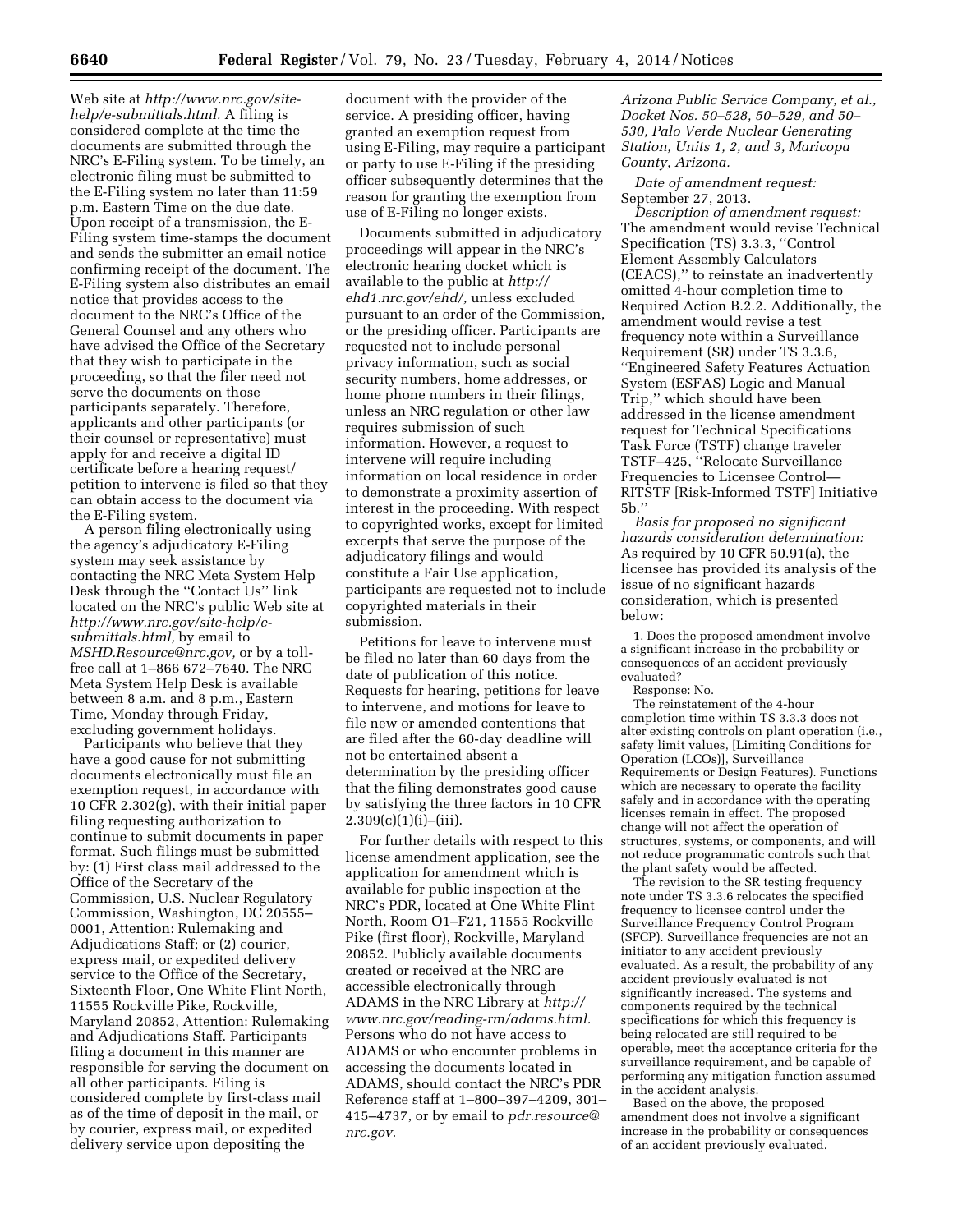2. Does the proposed amendment create the possibility of a new or different kind of accident from any accident previously evaluated?

Response: No.

The reinstatement of the 4-hour completion time within TS 3.3.3 is an administrative correction. It will not affect the operation of structures, systems, or components, and will not reduce programmatic controls such that plant safety would be affected.

No new or different accidents result from the revision to the SR testing frequency note under TS 3.3.6. The change does not involve a physical alteration of the plant (i.e., no new or different type of equipment will be installed) or a change in the methods governing normal plant operation. In addition, this change does not impose any new or different requirements. This change does not alter assumptions made in the safety analysis. This change is consistent with the safety analysis assumptions and current plant operating practice.

Based on the above, the proposed amendment does not create the possibility of a new or different kind of accident from any accident previously evaluated.

3. Does the proposed amendment involve a significant reduction in a margin of safety? Response: No.

The reinstatement of the 4-hour completion time within TS 3.3.3 is administrative and will not diminish any administrative controls currently in place. The proposed change will not affect the operation of structures, systems, or components, and will not reduce programmatic controls such that plant safety would be affected.

The design, operation, testing methods, and acceptance criteria for systems, structures, and components (SSCs), specified in applicable codes and standards (or alternatives approved for use by the NRC) will continue to be met as described in the plant licensing basis (including the Updated Final Safety Analysis Report and Bases to the TS), since these are not affected by the proposed change which will revise the SR testing frequency note under TS 3.3.6. Similarly, there is no impact to safety analysis acceptance criteria as described in the plant licensing basis.

Based on the above, the proposed amendment does not involve a significant reduction in the margin of safety.

The NRC staff has reviewed the licensee's analysis and, based on this review, it appears that the three standards of 10 CFR 50.92(c) are satisfied. Therefore, the NRC staff proposes to determine that the amendment request involves no significant hazards consideration.

*Attorney for licensee:* Michael G. Green, Associate General Counsel— Nuclear and Environmental, Pinnacle West Capital Corporation, P.O. Box 52034, Mail Stop 7602, Phoenix, Arizona 85072–2034.

*NRC Branch Chief:* Michael T. Markley.

*Duke Energy Carolinas, LLC, et al., Docket Nos. 50–413 and 50–414, Catawba Nuclear Station, Units 1 and 2, York County, South Carolina* 

*Date of amendment request:*  September 25, 2013.

*Description of amendment request:*  The amendments requests transition of the fire protection licensing basis at Catawba Nuclear Station, Units 1 and 2 from Title 10 of the *Code of Federal Regulations* (10 CFR), Section 50.48(b), to 10 CFR 50.48(c), National Fire Protection Association (NFPA) 805.

*Basis for proposed no significant hazards consideration determination:*  As required by 10 CFR 50.91(a), the licensee has provided its analysis of the issue of no significant hazards consideration, which is presented below:

1. Does the proposed amendment involve a significant increase in the probability or consequences of an accident previously evaluated?

Response: No.

Operation of Catawba Nuclear Station in accordance with the proposed amendment does not increase the probability or consequences of accidents previously evaluated. The Updated Final Safety Analysis Report documents the analyses of design basis accidents at Catawba Nuclear Station. The proposed amendment does not adversely affect accident initiators nor alter design assumptions, conditions, or configurations of the facility and does not adversely affect the ability of structures, systems, and components to perform their design function. Structures, systems, and components required to safely shut down the reactor and to maintain it in a safe shutdown condition will remain capable of performing their design functions.

The purpose of this amendment is to permit Catawba Nuclear Station to adopt a new fire protection licensing basis which complies with the requirements in 10 CFR 50.48(a) and (c) and the guidance in Regulatory Guide (RG) 1.205. The NRC considers that NFPA 805 provides an acceptable methodology and performance criteria for licensees to identify Fire Protection system and features that are an acceptable alternative to Catawba Nuclear Station's existing fire protection requirements. Engineering Analyses, in accordance with NFPA 805, have been performed to demonstrate that the riskinformed performance-based requirements for NFPA 805 have been met.

The NFPA 805, taken as a whole, provides an acceptable alternative to 10 CFR 50.48(b) and satisfies 10 CFR 50.48(a) and General Design Criterion 3 of Appendix A to 10 CFR Part 50 and meets the underlying intent of the NRC's existing fire protection regulations and guidance, and achieves defense-in depth and the goals, performance objectives, and performance criteria specified in Chapter 1 of the standard. The small increases in core damage frequency associated with the LAR submittal are consistent with the

Commission's Safety Goal Policy. Additionally, 10 CFR 50.48(c) allows selfapproval of the fire protection program changes post-transition. If there are any increases post-transition in core damage frequency or risk, the increase will be small and consistent with the intent of the Commission's Safety Goal Policy.

Based on this, the implementation of this amendment does not significantly increase the probability of any accident previously evaluated. Equipment required to mitigate an accident remains capable of performing the assumed function.

Therefore, the consequences of any accident previously evaluated are not significantly increased with the implementation of the amendment.

2. Does the proposed amendment create the possibility of a new or different kind of accident from any accident previously evaluated?

Response: No.

Operation of Catawba Nuclear Station in accordance with the proposed amendment does not create the possibility of a new or different kind of accident from any accident previously evaluated. Any scenario or previously analyzed accident with offsite dose was included in the evaluation of design basis accidents documented in the Updated Final Safety Analysis Report. The proposed change does not alter the requirements or function for systems required during accident conditions. Implementation of the new Fire Protection licensing basis which complies with the requirements in 10 CFR 50.48(a) and (c) and the guidance in RG 1.205 will not result in new or different accidents.

The proposed amendment does not adversely affect accident initiators nor alter design assumptions, conditions, or configurations of the facility. The proposed amendment does not adversely affect the ability of structure, systems, and components to perform their design function. Structure, systems, and components required to safely shut down the reactor and maintain it in a safe shutdown condition remain capable of performing their design functions.

The purpose of this amendment is to permit Catawba Nuclear Station to adopt a new Fire Protection licensing basis which complies with the requirements in 10 CFR  $50.48(a)$  and (c) and the guidance in RG 1.205. The NRC considers that the NFPA 805 provides an acceptable methodology and performance criteria for licensees to identify Fire Protection systems and features that are an acceptable alternative to Catawba Nuclear Station's existing fire protection requirements.

The requirements in the NFPA 805 address only Fire Protection and the impacts of fire on the plant have already been evaluated. Based on this, the implementation of this amendment does not create the possibility of a new or different kind of accident from any kind of accident previously evaluated. The proposed changes do not involve new failure mechanisms or malfunctions that can initiate a new accident.

Therefore, the possibility of a new or different kind of accident from any kind of accident previously evaluated is not created with the implementation of this amendment.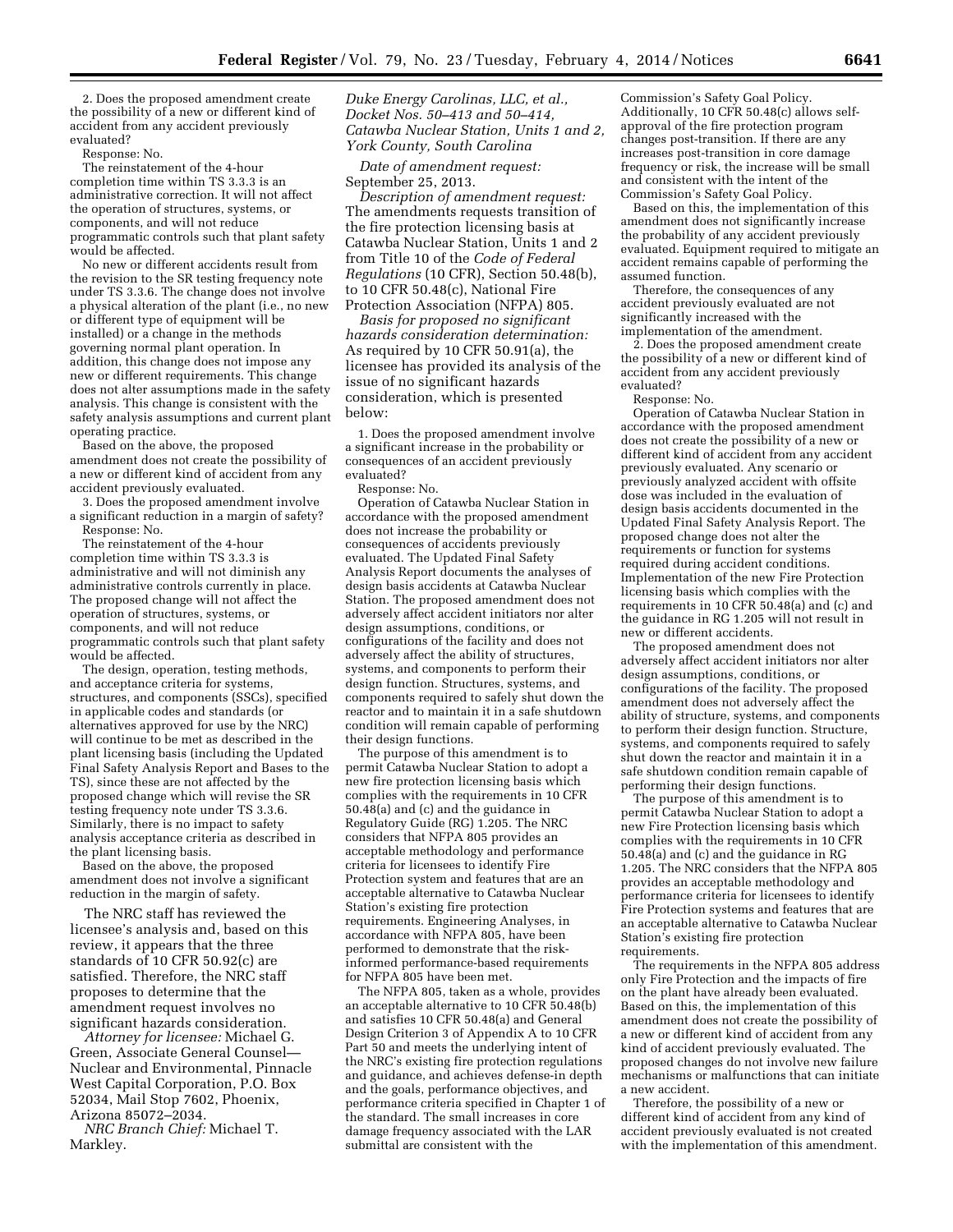3. Does the proposed amendment involve a significant reduction in a margin of safety? Response: No.

Operation of Catawba Nuclear Station in accordance with the proposed amendment does not involve a significant reduction in the margin of safety. The proposed amendment does not alter the manner in which safety limits, limiting safety system settings or limiting conditions for operation are determined. The safety analysis acceptance criteria are not affected by this change. The proposed amendment does not adversely affect existing plant safety margins or the reliability of equipment assumed to mitigate accidents in the Updated Final Safety Analysis Report. The proposed amendment does not adversely affect the ability of Structure, Systems, and Components to perform their design function. Structure, Systems, and Components required to safely shut down the reactor and to maintain it in a safe shutdown condition remain capable of performing their design functions.

The purpose of this amendment is to permit Catawba Nuclear Station to adopt a new fire protection licensing basis which complies with the requirements in 10 CFR 50.48(a) and (c) and the guidance in RG 1.205. The NRC considers that the NFPA 805 provides an acceptable methodology and performance criteria for licensees to identify Fire Protection systems and features that are an acceptable alternative to Catawba Nuclear Station's existing fire protection requirements. Engineering analyses, which may include engineering evaluations, probabilistic safety assessments, and fire modeling calculations, have been performed to demonstrate that the performance-based methods do not result in a significant reduction in the margin of safety.

Based on this, the implementation of this amendment does not significantly reduce the margin of safety. The proposed changes are evaluated to ensure that risk and safety margins are kept within acceptable limits. Therefore, the transition does not involve a significant reduction in the margin of safety.

The NFPA 805 continues to protect public health and safety and the common defense and security because the overall approach of the NFPA 805 is consistent with the key principles for evaluating license basis changes, as described in RG 1.174, is consistent with the defense-in-depth philosophy, and maintains sufficient safety margins.

Margins previously established for the Catawba Nuclear Station Fire Protection program in accordance with existing fire protection requirements are not significantly reduced.

Therefore, this amendment does not result in a reduction in a margin of safety.

The NRC staff has reviewed the licensee's analysis and, based on this review, it appears that the three standards of 10 CFR 50.92(c) are satisfied. Therefore, the NRC staff proposes to determine that the amendment request involves no significant hazards consideration.

*Attorney for licensee:* Lara S. Nichols, Associate General Counsel, Duke Energy Corporation, 526 South Church Street— EC07H, Charlotte, NC 28202.

*NRC Branch Chief:* Robert J. Pascarelli.

*Exelon Generation Company, LLC, Docket Nos. 50–352 and 50–353, Limerick Generating Station, Units 1 and 2, Montgomery County, Pennsylvania* 

*Date of amendment requests:*  November 15, 2013.

*Description of amendment requests:*  The proposed amendments would revise the Technical Specification requirements related to the response time for the main steam line flow-high isolation function.

*Basis for proposed no significant hazards consideration determination:*  As required by 10 CFR 50.91(a), the licensee has provided its analysis of the issue of no significant hazards consideration, which is presented below:

1. Does the proposed amendment involve a significant increase in the probability or consequences of an accident previously evaluated?

Response: No.

The proposed increase in Main Steam Line (MSL) High Flow Isolation System Instrumentation Response Time from ≤ 0.5 seconds to ≤ 1.0 seconds does not involve a significant increase in the probability or consequences of an accident previously evaluated (i.e., Main Steam Line Break (MSLB)). GE Hitachi Nuclear Energy, using the SAFER04A Engineering Computer Program (SAFER), has performed an analysis of the impact to existing MSLB analysis using 1.0 seconds as the new response time input for the instrument channel high flow trip signal. The analysis concluded that for the worst case conditions, which is the Hot Standby initial operating condition, by increasing the instrument delay for Main Steam Line Isolation Valve (MSIV) actuation from 0.5 seconds to 1.0 seconds, the water mass release is increased by about 12%, the steam mass release is increased by about 8%, and the total coolant mass release increased by about 12% to 115,700 pounds mass (lbm). The major source of coolant activity which contributes to the released dose is contained in the coolant that is initially released in the liquid water phase. The enveloping total coolant mass release for radiological consequence evaluation is 140,000 lbm liquid; therefore, the MSLB total coolant mass release values calculated in this analysis remain bounded and the original MSLB Accident Dose Evaluation remains unchanged.

In regards to Peak Cladding Temperatures (PCT), the MSLB Accident is considered in evaluating a plant's response for fuel integrity and barrier protection to Loss of Coolant Accidents (LOCAs). Specifically, the MSLB Accident breaks either inside containment or outside containment are

considered for fuel heat-up and neither scenario is limiting for Peak Cladding Temperature. The MSLB LOCA PCT response is not affected by the proposed amendment.

There are no special events analyses (Anticipated Transient Without Scram (ATWS), Fire Safe Shutdown, or Station Blackout) that consider main steam line breaks.

For building compartments that contain safety related equipment, the proposed increase in the instrument response time does not impact the calculated peak pressures and temperatures that occur at approximately 1.0 seconds since the blowdown flow is not impacted until the MSIVs are assumed to start closing at 5.0 seconds. However, the increase in response time could have an impact on the overall duration of the blowdown. The MSL High Energy Line Break (HELB) Analysis was revised to conservatively assume that the MSIVs remain fully open for 6.0 seconds (5.0 seconds + 1.0 seconds) and the total blowdown duration was increased from 6.5 seconds to 7.0 seconds. The revised HELB analysis confirmed that the critical peak temperatures and pressures did not change in building compartments containing safety related equipment and that the only impact was a less than 4.0-degree Fahrenheit increase in the main condenser area compartment and steam venting plenum compartment peak temperatures. These two compartments do not contain safety-related environmentally qualified equipment. Therefore, this minimal increase in peak temperature has no adverse impact on the plant.

Therefore, the proposed changes do not involve a significant increase in the probability or consequences of an accident previously evaluated.

2. Does the proposed amendment create the possibility of a new or different kind of accident from any accident previously evaluated?

Response: No.

The proposed increase in MSL High Flow Isolation System Instrumentation Response Time from  $\leq 0.5$  seconds to  $\leq 1.0$  seconds does not create the possibility of a new or different kind of accident from any accident previously evaluated. The proposed change only affects the primary containment isolation system response time, which is a mitigating system, for which the effects have been specifically evaluated for impact to the MSLB Accident and found to be acceptable. There are no special events analyses (ATWS, Fire Safe Shutdown, or Station Blackout) that consider main steam line breaks. The pressure and temperature of affected compartments do not affect the environmental qualification or performance of safety related equipment.

The instrument channel logic delay time associated with this proposal was not postulated as an initiator of any previously analyzed accident, and is not expected to create any new system interactions, transient precursors, or failure modes of any structures, systems and components (SSCs). Thus, equipment important to safety will continue to operate as designed, and the proposed change will not result in any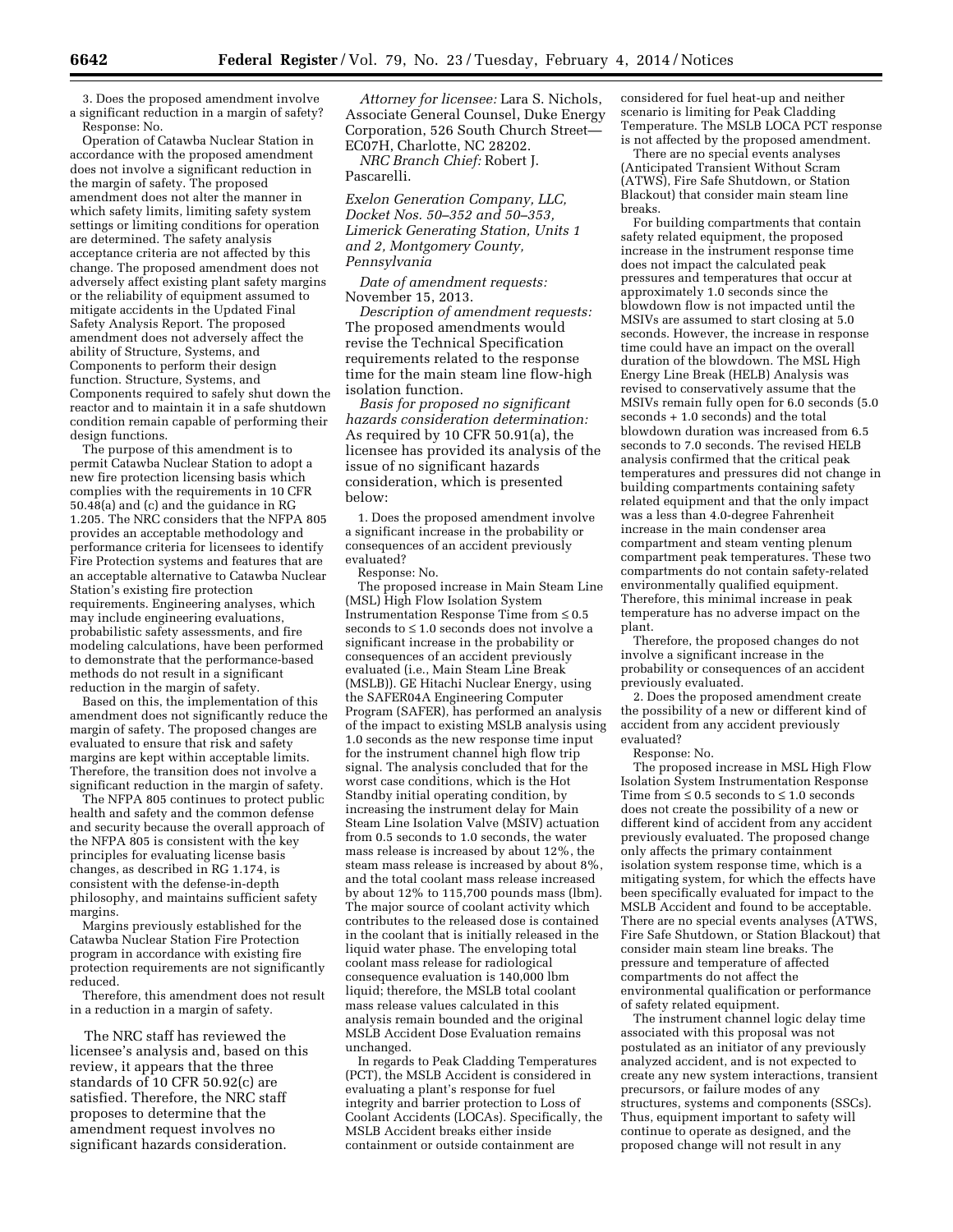adverse conditions or any increase in challenges to safety systems.

Therefore, the proposed changes do not create the possibility of a new or different kind of accident from any accident previously evaluated.

3. Does the proposed amendment involve a significant reduction in a margin of safety? Response: No.

The proposed increase in MSL High Flow Isolation System Instrumentation Response Time from  $\leq 0.5$  seconds to  $\leq 1.0$  seconds does not involve a significant reduction in a margin of safety. The proposed change will increase the total calculated total coolant mass release from 108,785 lbm to 115,700 lbm. The change in the total coolant mass release of 6,915 lbm is well within the current available margin (∼31,200 lbm) to the 140,000 lbm bounding value used for the radiological consequence evaluation.

Therefore, the proposed changes do not involve a significant reduction in a margin of safety.

The NRC staff has reviewed the licensee's analysis and, based on this review, it appears that the three standards of 10 CFR 50.92(c) are satisfied. Therefore, the NRC staff proposes to determine that the amendment requests involve no significant hazards consideration.

*Attorney for licensee:* J. Bradley Fewell, Esquire, Associate General Counsel, Exelon Generation Company, LLC, 4300 Winfield Road, Warrenville, IL 60555.

*Acting NRC Branch Chief:* John G. Lamb.

*Exelon Generation Company, LLC, Docket No. 50–219, Oyster Creek Nuclear Generating Station, Ocean County, New Jersey* 

*Date of amendment request:*  December 12, 2013.

*Description of amendment request:*  The proposed amendment will revise the Oyster Creek Nuclear Generating Station Technical Specifications (TSs). The proposed amendment will adopt TS Task Force (TSTF) Traveler TSTF–522, Revision 0, ''Revise Ventilation System Surveillance Requirements to Operate for 10 Hours per Month.''

*Basis for proposed no significant hazards consideration determination:*  As required by 10 CFR 50.91(a), the licensee has provided its analysis of the issue of no significant hazards consideration, which is presented below, along with the NRC's edits in square brackets:

1. Does the proposed change involve a significant increase in the probability or consequences of an accident previously evaluated?

Response: No.

The proposed change replaces an existing SR [surveillance requirement] to operate the Standby Gas Treatment System for a

minimum of 10 hours at a frequency controlled in accordance with the SFCP [Surveillance Frequency Control Program] with a requirement to operate the system for a minimum of 15 continuous minutes at a frequency controlled in accordance with the SFCP.

This system is not an accident initiator and therefore, this change does not involve a significant increase in the probability of an accident. The proposed change is consistent with current regulatory guidance for this system and will continue to assure that this system performs its design function which may include mitigating accidents. Thus, the change does not involve a significant increase in the consequences of an accident.

Therefore, it is concluded that this change does not involve a significant increase in the probability or consequences of an accident previously evaluated.

2. Does the proposed change create the possibility of a new or different kind of accident from any previously evaluated? Response: No.

The proposed change replaces an existing SR to operate the Standby Gas Treatment System for a minimum of 10 hours at a frequency controlled in accordance with the SFCP with a requirement to operate the system for a minimum of 15 continuous minutes at a frequency controlled in accordance with the SFCP.

The change proposed for this ventilation system does not change any system operations or maintenance activities. Testing requirements will be revised and will continue to demonstrate that the Limiting Conditions for Operation are met and the system components are capable of performing their intended safety functions. The change does not create new failure modes or mechanisms and no new accident precursors are generated.

Therefore, it is concluded that this change does not create the possibility of a new or different kind of accident from any accident previously evaluated.

3. Does the proposed change involve a significant reduction in the margin of safety? Response: No.

The proposed change replaces an existing SR to operate the Standby Gas Treatment System for a minimum of 10 hours at a frequency controlled in accordance with the SFCP with a requirement to operate the system for a minimum of 15 continuous minutes at a frequency controlled in accordance with the SFCP. The proposed change is consistent with regulatory guidance.

Therefore, it is concluded that this change does not involve a significant reduction in a margin of safety.

The NRC staff has reviewed the licensee's analysis and, based on this review, it appears that the three standards of 50.92(c) are satisfied. Therefore, the NRC staff proposes to determine that the amendment requests involve no significant hazards consideration.

*Attorney for licensee:* Mr. J. Bradley Fewell, Associate General Counsel,

Exelon Generation Company, LLC, 4300 Winfield Road, Warrenville, IL 60555. *Acting NRC Branch Chief:* John G. Lamb.

*Southern Nuclear Operating Company, Inc. Docket Nos. 52–025 and 52–026, Vogtle Electric Generating Plant (VEGP) Units 3 and 4, Burke County, Georgia* 

*Date of amendment request:*  December 20, 2013.

*Description of amendment request:*  The proposed amendment would revise the VEGP Units 3 and 4 Emergency Plan, in accordance with 10 CFR Part 50, Appendix E, Section 1.5, to comply with the regulatory changes published in the **Federal Register** on November 23, 2011, (76 FR 72560), ''Enhancements to Emergency Preparedness Regulations.'' Eleven topics for change were described in the published rule.

In addition, the requested amendment proposes to change License Condition 2.D(12)(d) of the VEGP Units 3 and 4 Combined Licenses to require a detailed staffing analysis to be performed no later than 180 days before initial fuel load.

*Basis for proposed no significant hazards consideration determination:*  As required by 10 CFR 50.91(a), the licensee has provided its analysis of the issue of no significant hazards consideration, which is presented below:

1. Does the proposed amendment involve a significant increase in the probability or consequences of an accident previously evaluated?

Response: No.

The VEGP 3 and 4 Emergency Plan provides assurance that the requirements of emergency preparedness regulations are met. The changes do not affect the design, construction, or operation of the nuclear plant, so there is no change to the probability or consequences of an accident previously evaluated. Adding a license condition related to an emergency preparedness staffing analysis and changing the VEGP 3 and 4 Emergency Plan does not affect prevention and mitigation of abnormal events, e.g., accidents, anticipated operational occurrences, earthquakes, floods and turbine missiles, or their safety or design analyses as the purpose of the plan is to implement emergency preparedness regulations. No safety-related structure, system, component (SSC) or function is adversely affected. The change does not involve nor interface with any SSC accident initiator or initiating sequence of events, and thus, the probabilities of the accidents evaluated in the [Updated Final Safety Analysis Report] UFSAR are not affected. Because the changes do not involve any SSC or function used to mitigate an accident, the consequences of the accidents evaluated in the UFSAR are not affected.

Therefore, the proposed amendment does not involve an increase in the probability or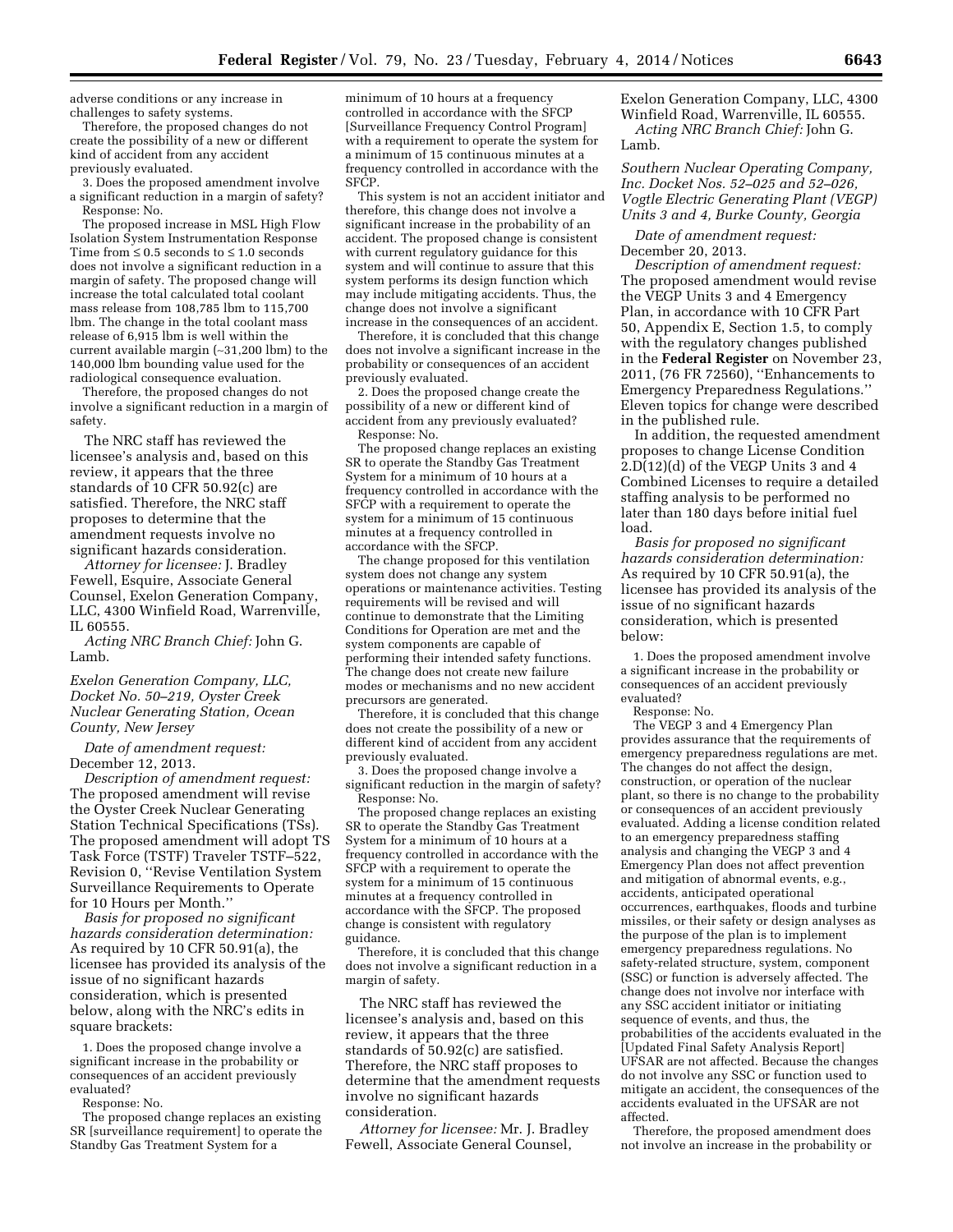consequences of an accident previously evaluated.

2. Does the proposed amendment create the possibility of a new or different kind of accident from any accident previously evaluated?

Response: No.

The VEGP 3 and 4 Emergency Plan provides assurance that the requirements of emergency preparedness regulations are met. The changes do not affect the design, construction, or operation of the nuclear plant, so there is no new or different kind of accident from any accident previously evaluated. The changes do not affect safetyrelated equipment, nor do they affect equipment which, if it failed, could initiate an accident or a failure of a fission product barrier. In addition, the changes do not result in a new failure mode, malfunction or sequence of events that could affect safety or safety-related equipment.

Therefore, the proposed amendment does not create the possibility of a new or different kind of accident.

3. Does the proposed amendment involve a significant reduction in a margin of safety? Response: No.

The VEGP 3 and 4 Emergency Plan provides assurance that the requirements of emergency preparedness regulations are met. The changes do not affect the assessments or the plant itself. The changes do not affect safety-related equipment or equipment whose failure could initiate an accident, nor does it adversely interface with safety-related equipment or fission product barriers. No safety analysis or design basis acceptance limit/criterion is challenged or exceeded by the requested change.

Therefore, the proposed amendment does not reduce the margin of safety.

The NRC staff has reviewed the licensee's analysis and, based on this review, it appears that the three standards of 10 CFR 50.92(c) are satisfied. Therefore, the NRC staff proposes to determine that the amendment request involves no significant hazards consideration.

*Attorney for licensee:* Mr. M. Stanford Blanton, Balch & Bingham LLP, 1710 Sixth Avenue North, Birmingham, AL 35203–2015.

*NRC Branch Chief:* Lawrence J. Burkhart.

### **Notice of Issuance of Amendments to Facility Operating Licenses and Combined Licenses**

During the period since publication of the last biweekly notice, the Commission has issued the following amendments. The Commission has determined for each of these amendments that the application complies with the standards and requirements of the Atomic Energy Act of 1954, as amended (the Act), and the Commission's rules and regulations. The Commission has made appropriate findings as required by the Act and the Commission's rules and regulations in

10 CFR Chapter I, which are set forth in the license amendment.

A notice of consideration of issuance of amendment to facility operating license or combined license, as applicable, proposed no significant hazards consideration determination, and opportunity for a hearing in connection with these actions, was published in the **Federal Register** as indicated.

Unless otherwise indicated, the Commission has determined that these amendments satisfy the criteria for categorical exclusion in accordance with 10 CFR 51.22. Therefore, pursuant to 10 CFR 51.22(b), no environmental impact statement or environmental assessment need be prepared for these amendments. If the Commission has prepared an environmental assessment under the special circumstances provision in 10 CFR 51.22(b) and has made a determination based on that assessment, it is so indicated.

For further details with respect to the action see (1) the applications for amendment, (2) the amendment, and (3) the Commission's related letter, Safety Evaluation and/or Environmental Assessment as indicated. All of these items are available for public inspection at the NRC's Public Document Room (PDR), located at One White Flint North, Room O1–F21, 11555 Rockville Pike (first floor), Rockville, Maryland 20852. Publicly available documents created or received at the NRC are accessible electronically through the Agencywide Documents Access and Management System (ADAMS) in the NRC Library at *[http://www.nrc.gov/reading-rm/](http://www.nrc.gov/reading-rm/adams.html) [adams.html](http://www.nrc.gov/reading-rm/adams.html)*. If you do not have access to ADAMS or if there are problems in accessing the documents located in ADAMS, contact the PDR's Reference staff at 1–800–397–4209, 301–415–4737 or by email to *[pdr.resource@nrc.gov](mailto:pdr.resource@nrc.gov)*.

*Duke Energy Carolinas, LLC, Docket Nos. 50–269, 50–270 and 50–287, Oconee Nuclear Station, Units 1, 2 and 3, Oconee County, South Carolina* 

*Date of application of amendments:*  June 27, 2012, as supplemented by letters dated December 14, 2012, May 28, July 26, November 26, December 6, and December 12, 2013.

*Brief description of amendments:* The amendments revised Technical Specification (TS) 3.8.1, ''AC Sources— Operating,'' Required Action C.2.2.5 to allow a temporary one-time Completion Time extension of 62 days to restore an inoperable Keowee Hydro Unit (KHU) for the purpose of performing generator field pole rewind work on each KHU.

*Date of Issuance:* January 8, 2014.

*Effective date:* As of the date of issuance and shall be implemented within 30 days from the date of issuance.

*Amendment Nos.:* 383, 385, and 384. *Renewed Facility Operating License Nos. DPR–38, DPR–47 and DPR–55:*  Amendments revised the license and the TSs.

*Date of initial notice in* **Federal Register***:* October 2, 2012 (77 FR 60149). The supplemental letters dated December 14, 2012, May 28, July 26, November 26, December 6, and December 12, 2013, provided additional information that clarified the application, did not expand the scope of the application as originally noticed, and did not change the staff's original proposed no significant hazards consideration determination as published in the **Federal Register**.

The Commission's related evaluation of the amendments is contained in a Safety Evaluation dated January 8, 2014.

*No significant hazards consideration comments received:* No.

*Tennessee Valley Authority, Docket No. 50–390, Watts Bar Nuclear Plant, Unit 1, Rhea County, Tennessee* 

*Date of application for amendment:*  November 19, 2012, as supplemented by letter dated September 13, 2013.

*Brief description of amendment:* The amendment changed the Technical Specification 3.7.10 to require a unit shutdown within the TS 3.7.10 Actions instead of entering Limiting Condition for Operation 3.0.3 when both Control Room Emergency Ventilation System (CREVS) trains are inoperable in MODE 1, 2, 3, or 4 due to actions taken as a result of a tornado warning and the Completion Time of 8 hours for restoration of at least one CREVS train to OPERABLE status is not met.

*Date of issuance:* January 14, 2014. *Effective date:* As of the date of issuance and shall be implemented no later than 60 days from date of issuance. *Amendment No.:* 94.

*Facility Operating License No. NPF– 90:* Amendment revised the License and TSs.

*Date of initial notice in Federal Register:* March 19, 2013 (78 FR 16886). The supplement letter dated September 13, 2013, provided additional information that clarified the application, did not expand the scope of the application as originally noticed, and did not change the staff's original proposed no significant hazards consideration determination as published in the **Federal Register**.

The Commission's related evaluation of the amendment is contained in a